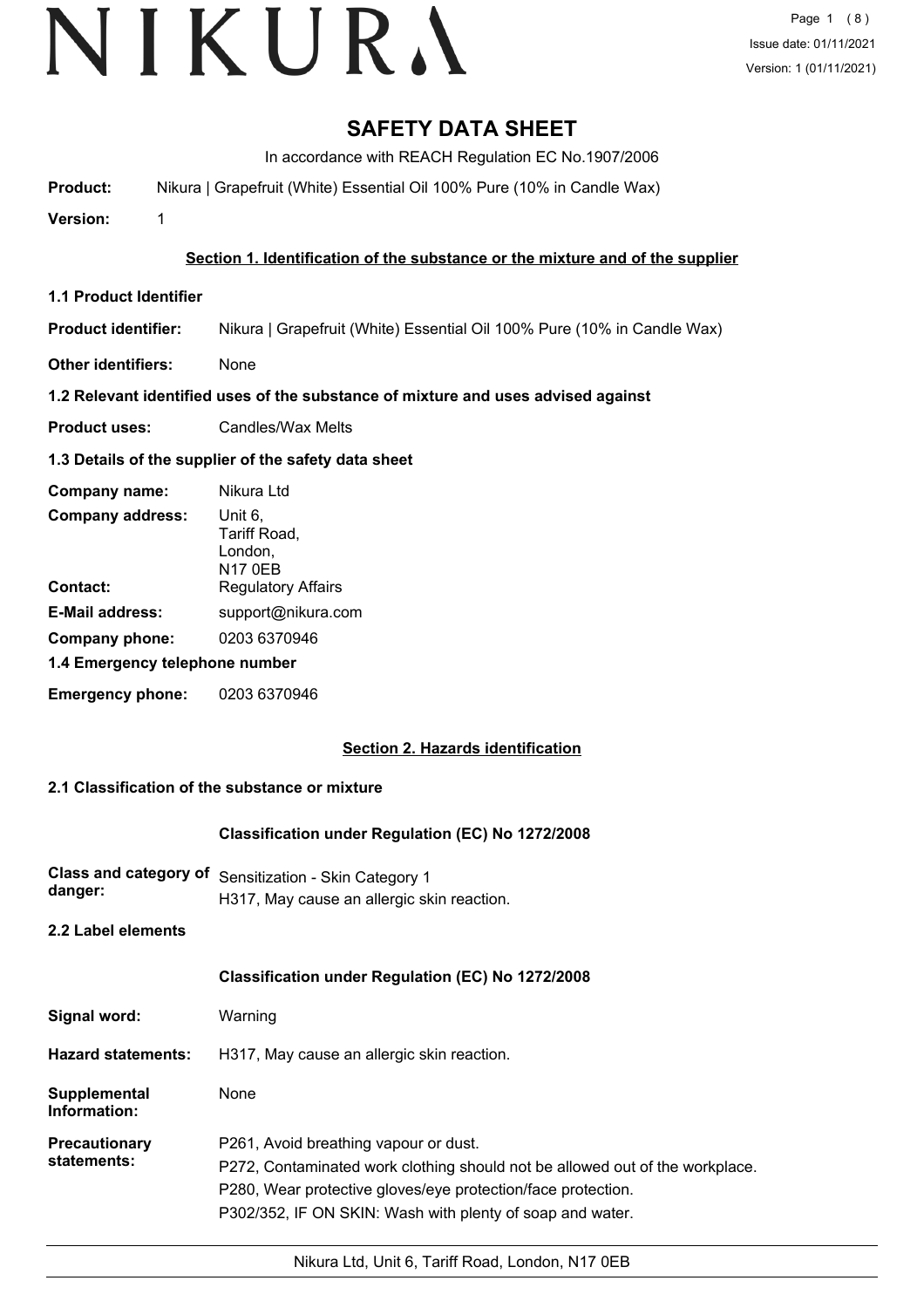# **SAFETY DATA SHEET**

|                       | In accordance with REACH Regulation EC No.1907/2006                                                                                                                                                                                     |
|-----------------------|-----------------------------------------------------------------------------------------------------------------------------------------------------------------------------------------------------------------------------------------|
| <b>Product:</b>       | Nikura   Grapefruit (White) Essential Oil 100% Pure (10% in Candle Wax)                                                                                                                                                                 |
| Version:              | 1                                                                                                                                                                                                                                       |
| Pictograms:           | P333/313, If skin irritation or rash occurs: Get medical advice/attention.<br>P363, Wash contaminated clothing before reuse.<br>P501, Dispose of contents/container to approved disposal site, in accordance with local<br>regulations. |
| 2.3 Other hazards     |                                                                                                                                                                                                                                         |
| <b>Other hazards:</b> | None                                                                                                                                                                                                                                    |

# **Section 3. Composition / information on ingredients**

# **3.2 Mixtures**

# **Contains:**

| <b>Name</b> | <b>CAS</b> | EC        | <b>REACH Registration</b><br>No. | $\%$  | <b>Classification for</b><br>(CLP) 1272/2008                                                                                             |
|-------------|------------|-----------|----------------------------------|-------|------------------------------------------------------------------------------------------------------------------------------------------|
| Id-Limonene | 5989-27-5  | 227-813-5 |                                  | 9.36% | Flam. Liq. 3-Skin Irrit.<br>2-Skin Sens. 1B-Asp.<br>Tox 1-Aquatic Acute 1-<br>Aquatic Chronic 3;<br>H226-H304-H315-<br>H317-H400-H412.-  |
| Myrcene     | 123-35-3   | 204-622-5 |                                  | 0.20% | Flam. Lig. 3-Skin Irrit.<br>2-Eye Irrit. 2-Asp. Tox<br>1-Aquatic Acute 1-<br>Aquatic Chronic 2;<br>lH226-H304-H315-<br>lH319-H400-H411.- |

**Substances with Community workplace exposure limits:**

Not Applicable

**Substances that are persistent, bioaccumulative and toxic or very persistent and very bioaccumulative, greater than 0.1%:**

Not Applicable

# **Section 4. First-aid measures**

# **4.1 Description of first aid measures**

| Inhalation:   | Remove from exposure site to fresh air, keep at rest, and obtain medical attention.          |  |
|---------------|----------------------------------------------------------------------------------------------|--|
| Eye exposure: | Flush immediately with water for at least 15 minutes. Contact physician if symptoms persist. |  |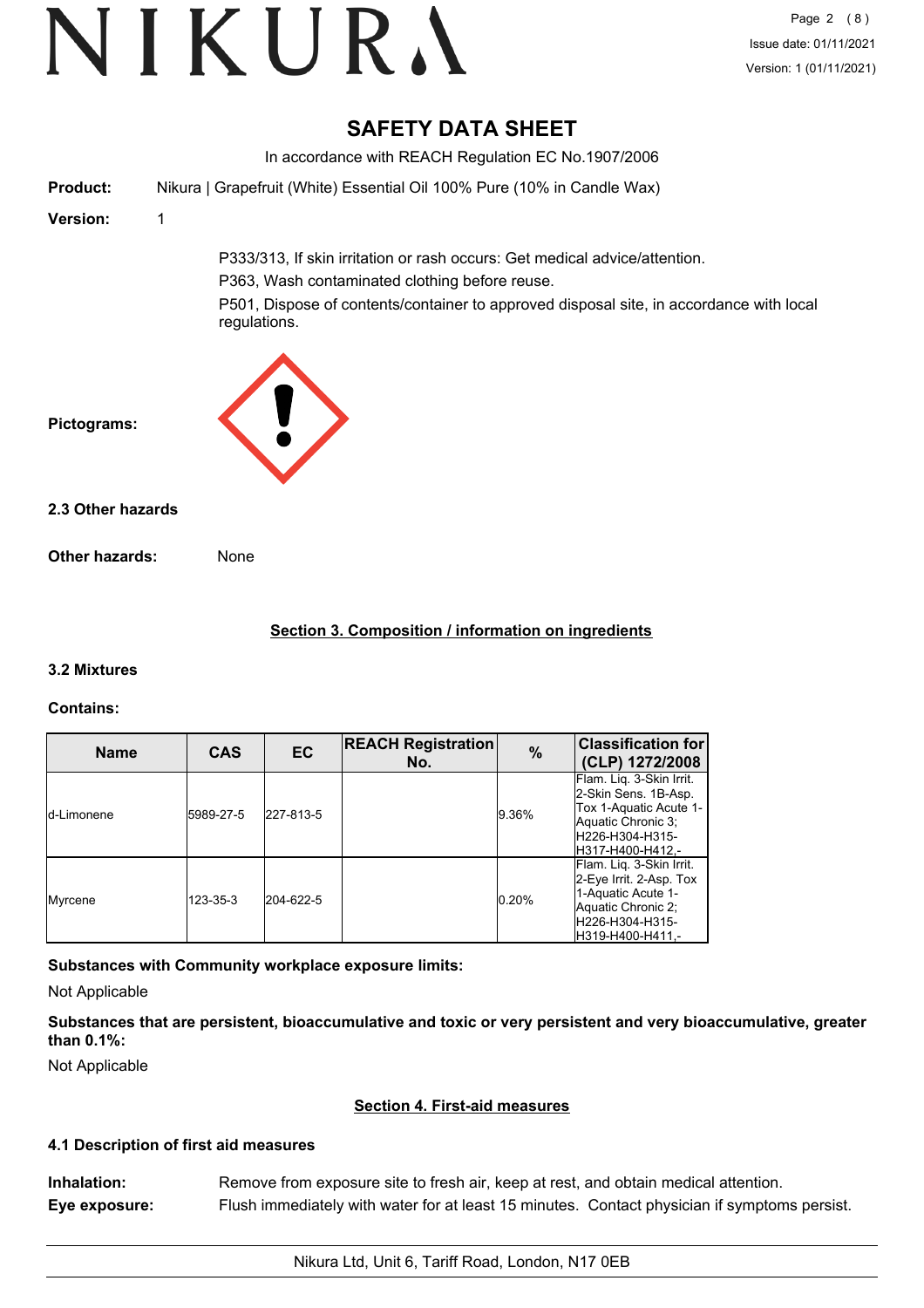Page 3 (8) Issue date: 01/11/2021 Version: 1 (01/11/2021)

# **SAFETY DATA SHEET**

In accordance with REACH Regulation EC No.1907/2006

**Product:** Nikura | Grapefruit (White) Essential Oil 100% Pure (10% in Candle Wax)

**Version:** 1

**Skin exposure:** IF ON SKIN: Wash with plenty of soap and water. **Ingestion:** Rinse mouth with water and obtain medical attention.

### **4.2 Most important symptoms and effects, both acute and delayed**

May cause an allergic skin reaction.

#### **4.3 Indication of any immediate medical attention and special treatment needed**

None expected, see Section 4.1 for further information.

# **SECTION 5: Firefighting measures**

#### **5.1 Extinguishing media**

Suitable media: Carbon dioxide, Dry chemical, Foam.

#### **5.2 Special hazards arising from the substance or mixture**

In case of fire, may be liberated: Carbon monoxide, Unidentified organic compounds.

#### **5.3 Advice for fire fighters:**

In case of insufficient ventilation, wear suitable respiratory equipment.

#### **Section 6. Accidental release measures**

#### **6.1 Personal precautions, protective equipment and emergency procedures:**

Avoid inhalation. Avoid contact with skin and eyes. See protective measures under Section 7 and 8.

#### **6.2 Environmental precautions:**

Keep away from drains, surface and ground water, and soil.

#### **6.3 Methods and material for containment and cleaning up:**

Remove ignition sources. Provide adequate ventilation. Avoid excessive inhalation of vapours. Contain spillage immediately by use of sand or inert powder. Dispose of according to local regulations.

#### **6.4 Reference to other sections:**

Also refer to sections 8 and 13.

# **Section 7. Handling and storage**

#### **7.1 Precautions for safe handling:**

Keep away from heat, sparks, open flames and hot surfaces. - No smoking. Use personal protective equipment as required. Use in accordance with good manufacturing and industrial hygiene practices. Use in areas with adequate ventilation Do not eat, drink or smoke when using this product.

Nikura Ltd, Unit 6, Tariff Road, London, N17 0EB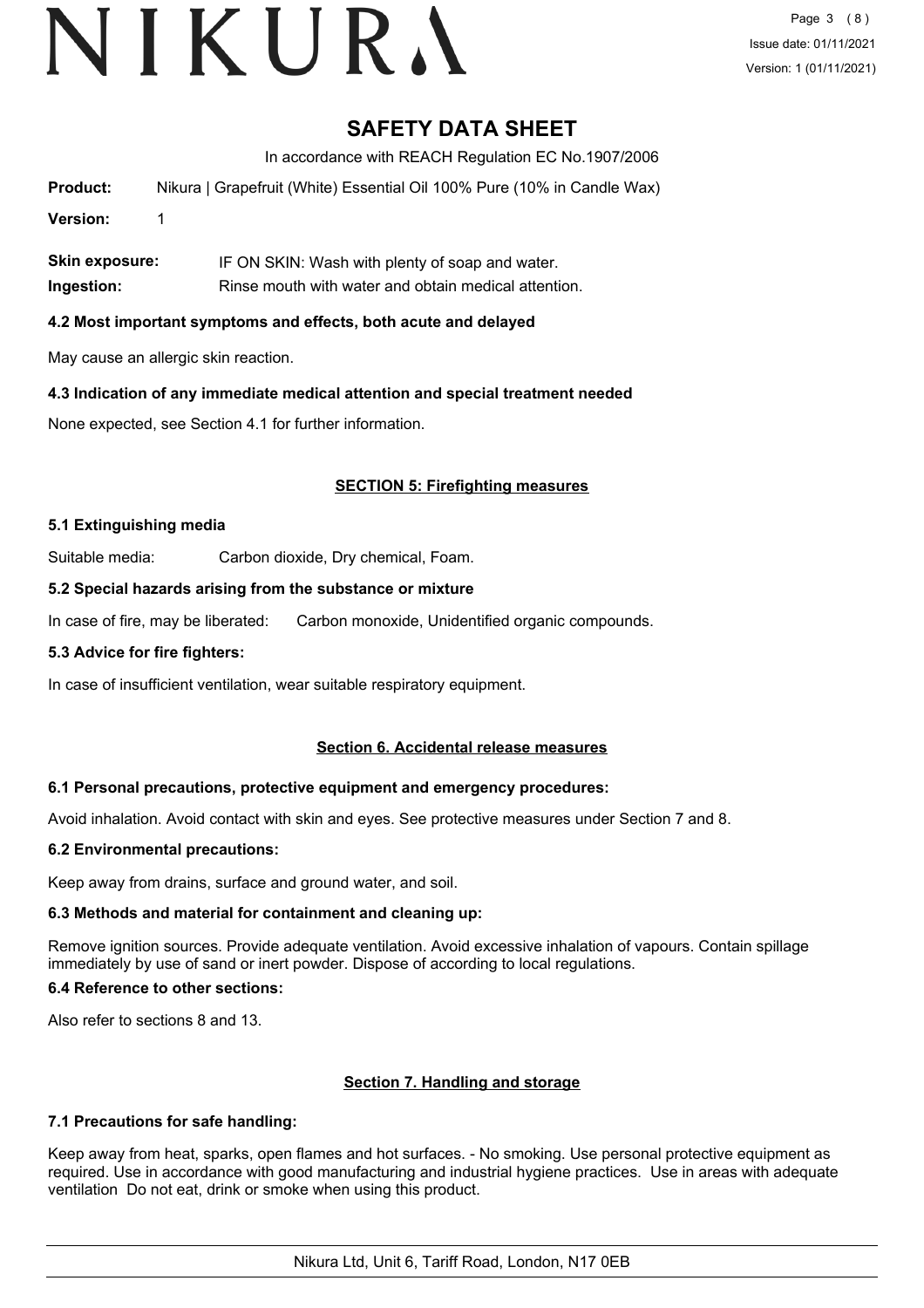# **SAFETY DATA SHEET**

In accordance with REACH Regulation EC No.1907/2006

**Product:** Nikura | Grapefruit (White) Essential Oil 100% Pure (10% in Candle Wax)

**Version:** 1

#### **7.2 Conditions for safe storage, including any incompatibilities:**

Store in a well-ventilated place. Keep container tightly closed. Keep cool. Ground/bond container and receiving equipment. Use explosion-proof electrical, ventilating and lighting equipment. Use only non-sparking tools. Take precautionary measures against static discharge.

#### **7.3 Specific end use(s):**

Candles/Wax Melts: Use in accordance with good manufacturing and industrial hygiene practices.

#### **Section 8. Exposure controls/personal protection**

#### **8.1 Control parameters**

Workplace exposure limits: Not Applicable

#### **8.2 Exposure Controls**

#### **Eye / Skin Protection**

Wear protective gloves/eye protection/face protection

#### **Respiratory Protection**

Under normal conditions of use and where adequate ventilation is available to prevent build up of excessive vapour, this material should not require special engineering controls. However, in conditions of high or prolonged use, or high temperature or other conditions which increase exposure, the following engineering controls can be used to minimise exposure to personnel: a) Increase ventilation of the area with local exhaust ventilation. b) Personnel can use an approved, appropriately fitted respirator with organic vapour cartridge or canisters and particulate filters. c) Use closed systems for transferring and processing this material.

Also refer to Sections 2 and 7.

# **Section 9. Physical and chemical properties**

#### **9.1 Information on basic physical and chemical properties**

| Not determined                               |
|----------------------------------------------|
| Not determined                               |
| Not determined                               |
| Not determined                               |
| Not determined                               |
| Not determined                               |
| > 200 °C                                     |
| Not determined                               |
| Not determined                               |
| Product does not present an explosion hazard |
| Not determined                               |
| Not determined                               |
| Not determined                               |
| Not determined                               |
|                                              |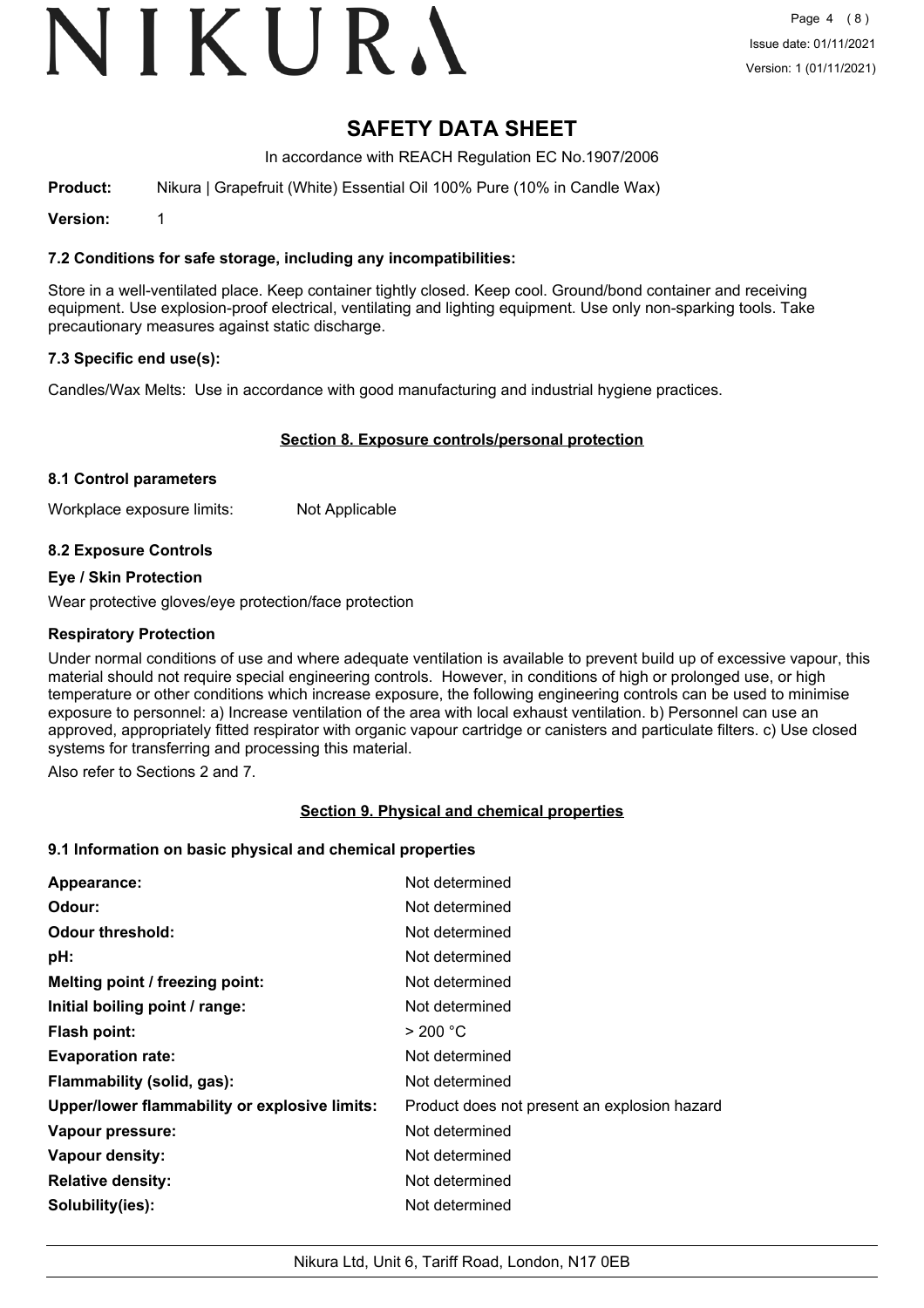Page 5 (8) Issue date: 01/11/2021 Version: 1 (01/11/2021)

# **SAFETY DATA SHEET**

In accordance with REACH Regulation EC No.1907/2006

**Product:** Nikura | Grapefruit (White) Essential Oil 100% Pure (10% in Candle Wax)

**Version:** 1

| Partition coefficient: n-octanol/water: | Not determined |
|-----------------------------------------|----------------|
| <b>Auto-ignition temperature:</b>       | Not determined |
| <b>Decomposition temperature:</b>       | Not determined |
| <b>Viscosity:</b>                       | Not determined |
| <b>Explosive properties:</b>            | Not expected   |
| <b>Oxidising properties:</b>            | Not expected   |
|                                         |                |

**9.2 Other information:** None available

# **Section 10. Stability and reactivity**

#### **10.1 Reactivity:**

Presents no significant reactivity hazard, by itself or in contact with water.

#### **10.2 Chemical stability:**

Good stability under normal storage conditions.

#### **10.3 Possibility of hazardous reactions:**

Not expected under normal conditions of use.

#### **10.4 Conditions to avoid:**

Avoid extreme heat.

# **10.5 Incompatible materials:**

Avoid contact with strong acids, alkalis or oxidising agents.

# **10.6 Hazardous decomposition products:**

Not expected.

# **Section 11. Toxicological information**

# **11.1 Information on toxicological effects**

This mixture has not been tested as a whole for health effects. The health effects have been calculated using the methods outlined in Regulation (EC) No 1272/2008 (CLP).

| <b>Acute Toxicity:</b>                    | Based on available data the classification criteria are not met. |
|-------------------------------------------|------------------------------------------------------------------|
| <b>Acute Toxicity Oral</b>                | Not Applicable                                                   |
| <b>Acute Toxicity Dermal</b>              | Not Applicable                                                   |
| <b>Acute Toxicity Inhalation</b>          | Not Available                                                    |
| <b>Skin corrosion/irritation:</b>         | Based on available data the classification criteria are not met. |
| Serious eye damage/irritation:            | Based on available data the classification criteria are not met. |
| <b>Respiratory or skin sensitisation:</b> | Sensitization - Skin Category 1                                  |
| Germ cell mutagenicity:                   | Based on available data the classification criteria are not met. |
| Carcinogenicity:                          | Based on available data the classification criteria are not met. |
| <b>Reproductive toxicity:</b>             | Based on available data the classification criteria are not met. |
| <b>STOT-single exposure:</b>              | Based on available data the classification criteria are not met. |
| <b>STOT-repeated exposure:</b>            | Based on available data the classification criteria are not met. |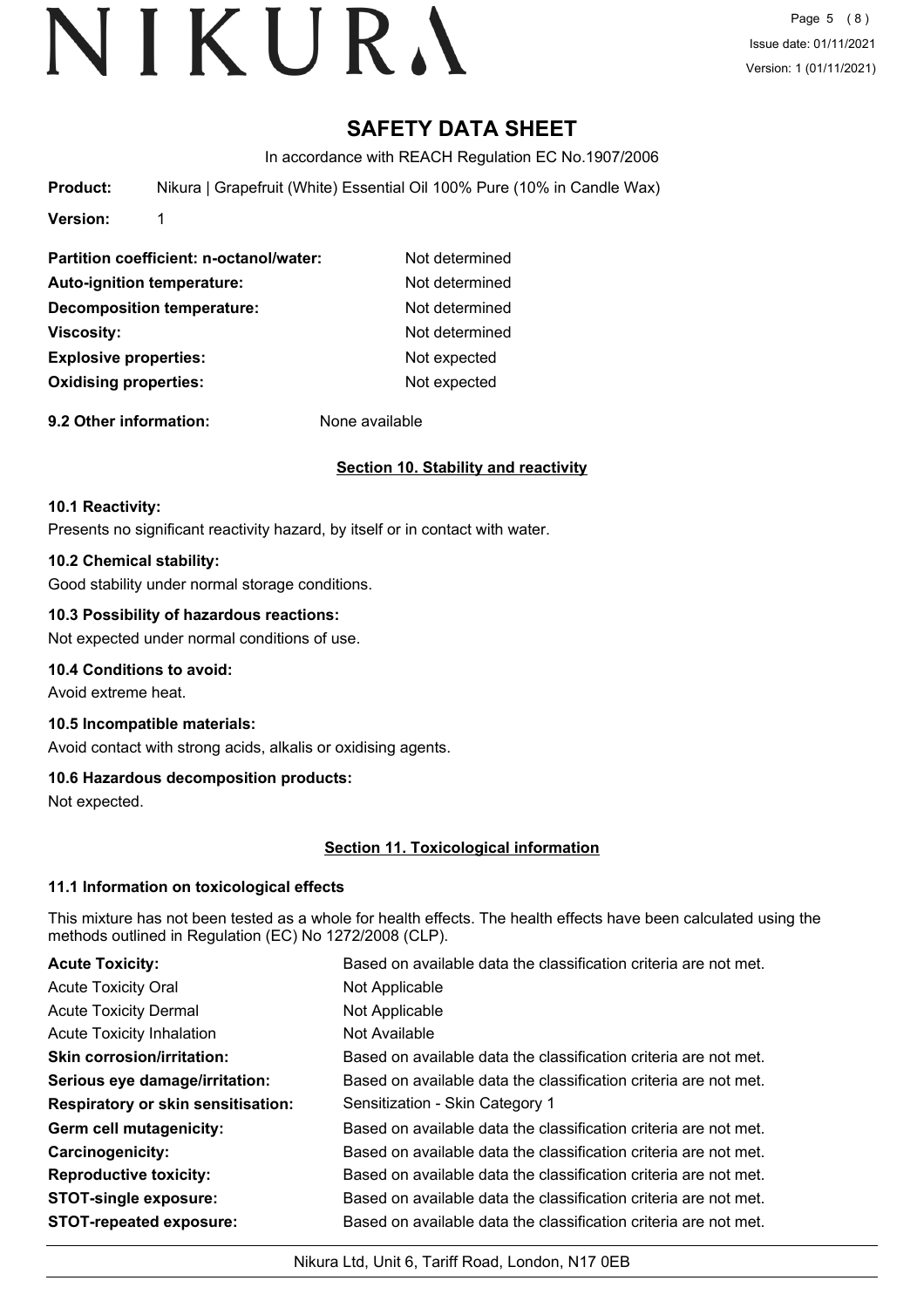Page 6 (8) Issue date: 01/11/2021 Version: 1 (01/11/2021)

# **SAFETY DATA SHEET**

In accordance with REACH Regulation EC No.1907/2006

**Product:** Nikura | Grapefruit (White) Essential Oil 100% Pure (10% in Candle Wax)

**Version:** 1

Aspiration hazard: **Based on available data the classification criteria are not met.** 

# **Information about hazardous ingredients in the mixture**

Not Applicable

Refer to Sections 2 and 3 for additional information.

# **Section 12. Ecological information**

| 12.1 Toxicity:                      | Not available |
|-------------------------------------|---------------|
| 12.2 Persistence and degradability: | Not available |

**12.3 Bioaccumulative potential:** Not available

**12.4 Mobility in soil:** Not available

**12.5 Results of PBT and vPvB assessment:**

This substance does not meet the PBT/vPvB criteria of REACH, annex XIII.

**12.6 Other adverse effects:** Not available

# **Section 13. Disposal considerations**

# **13.1 Waste treatment methods:**

Dispose of in accordance with local regulations. Avoid disposing into drainage systems and into the environment. Empty containers should be taken to an approved waste handling site for recycling or disposal.

# **Section 14. Transport information**

| 14.1 UN number:                                                            | Not classified  |
|----------------------------------------------------------------------------|-----------------|
| 14.2 UN Proper Shipping Name:                                              |                 |
| 14.3 Transport hazard class(es):                                           | Not classified  |
| <b>Sub Risk:</b>                                                           | Not classified  |
| 14.4. Packing Group:                                                       | Not classified  |
| Not environmentally hazardous for transport<br>14.5 Environmental hazards: |                 |
| 14.6 Special precautions for user:                                         | None additional |
|                                                                            |                 |

**14.7 Transport in bulk according to Annex II of MARPOL73/78 and the IBC Code:**

Not classified

# **Section 15. Regulatory information**

# **15.1 Safety, health and environmental regulations/legislation specific for the substance or mixture** None additional

# **15.2 Chemical Safety Assessment**

A Chemical Safety Assessment has not been carried out for this product.

# **Section 16. Other information**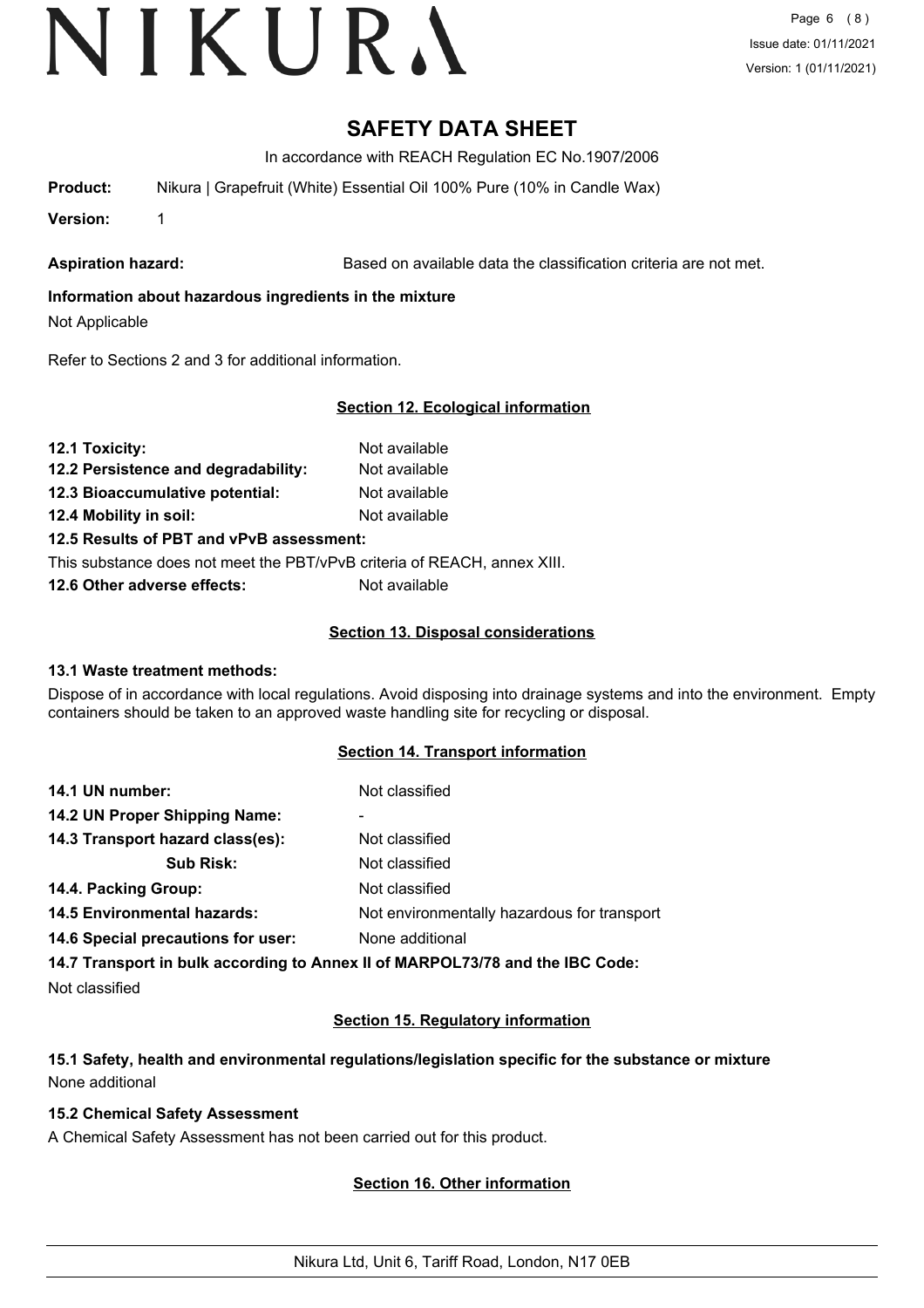Page 7 (8) Issue date: 01/11/2021 Version: 1 (01/11/2021)

# **SAFETY DATA SHEET**

In accordance with REACH Regulation EC No.1907/2006

**Product:** Nikura | Grapefruit (White) Essential Oil 100% Pure (10% in Candle Wax)

**Version:** 1

**Concentration % Limits:** SS 1=10.69%

**Total Fractional Values:** SS 1=9.36

**Key to revisions:**

Not applicable

#### **Key to abbreviations:**

| <b>Abbreviation</b>    | <b>Meaning</b>                                                                                                                      |
|------------------------|-------------------------------------------------------------------------------------------------------------------------------------|
| <b>Aquatic Acute 1</b> | Hazardous to the Aquatic Environment - Acute Hazard Category 1                                                                      |
| Aquatic Chronic 2      | Hazardous to the Aquatic Environment - Long-term Hazard Category 2                                                                  |
| Aquatic Chronic 3      | Hazardous to the Aquatic Environment - Long-term Hazard Category 3                                                                  |
| Asp. Tox 1             | <b>Aspiration Hazard Category 1</b>                                                                                                 |
| Eye Irrit. 2           | Eye Damage / Irritation Category 2                                                                                                  |
| Flam. Liq. 3           | Flammable Liquid, Hazard Category 3                                                                                                 |
| H <sub>226</sub>       | Flammable liquid and vapour.                                                                                                        |
| H304                   | May be fatal if swallowed and enters airways.                                                                                       |
| H315                   | Causes skin irritation.                                                                                                             |
| H317                   | May cause an allergic skin reaction.                                                                                                |
| H319                   | Causes serious eye irritation.                                                                                                      |
| H400                   | Very toxic to aquatic life.                                                                                                         |
| H411                   | Toxic to aquatic life with long lasting effects.                                                                                    |
| H412                   | Harmful to aquatic life with long lasting effects.                                                                                  |
| P210                   | Keep away from heat, sparks, open flames and hot surfaces. - No smoking.                                                            |
| P233                   | Keep container tightly closed.                                                                                                      |
| P240                   | Ground/bond container and receiving equipment.                                                                                      |
| P241                   | Use explosion-proof electrical, ventilating and lighting equipment.                                                                 |
| P242                   | Use only non-sparking tools.                                                                                                        |
| P243                   | Take precautionary measures against static discharge.                                                                               |
| P261                   | Avoid breathing vapour or dust.                                                                                                     |
| P <sub>264</sub>       | Wash hands and other contacted skin thoroughly after handling.                                                                      |
| P272                   | Contaminated work clothing should not be allowed out of the workplace.                                                              |
| P273                   | Avoid release to the environment.                                                                                                   |
| P280                   | Wear protective gloves/eye protection/face protection.                                                                              |
| P301/310               | IF SWALLOWED: Immediately call a POISON CENTER or doctor/physician.                                                                 |
| P303/361/353           | IF ON SKIN (or hair): Remove/take off immediately all contaminated clothing. Rinse skin with water/shower.                          |
| P305/351/338           | IF IN EYES: Rinse cautiously with water for several minutes. Remove contact lenses, if present and easy to<br>do. Continue rinsing. |
| P331                   | Do not induce vomiting.                                                                                                             |
| P332/313               | If skin irritation occurs: Get medical advice/attention.                                                                            |
| P333/313               | If skin irritation or rash occurs: Get medical advice/attention.                                                                    |
| P337/313               | If eye irritation persists: Get medical advice/attention.                                                                           |
| P362                   | Take off contaminated clothing and wash before reuse.                                                                               |